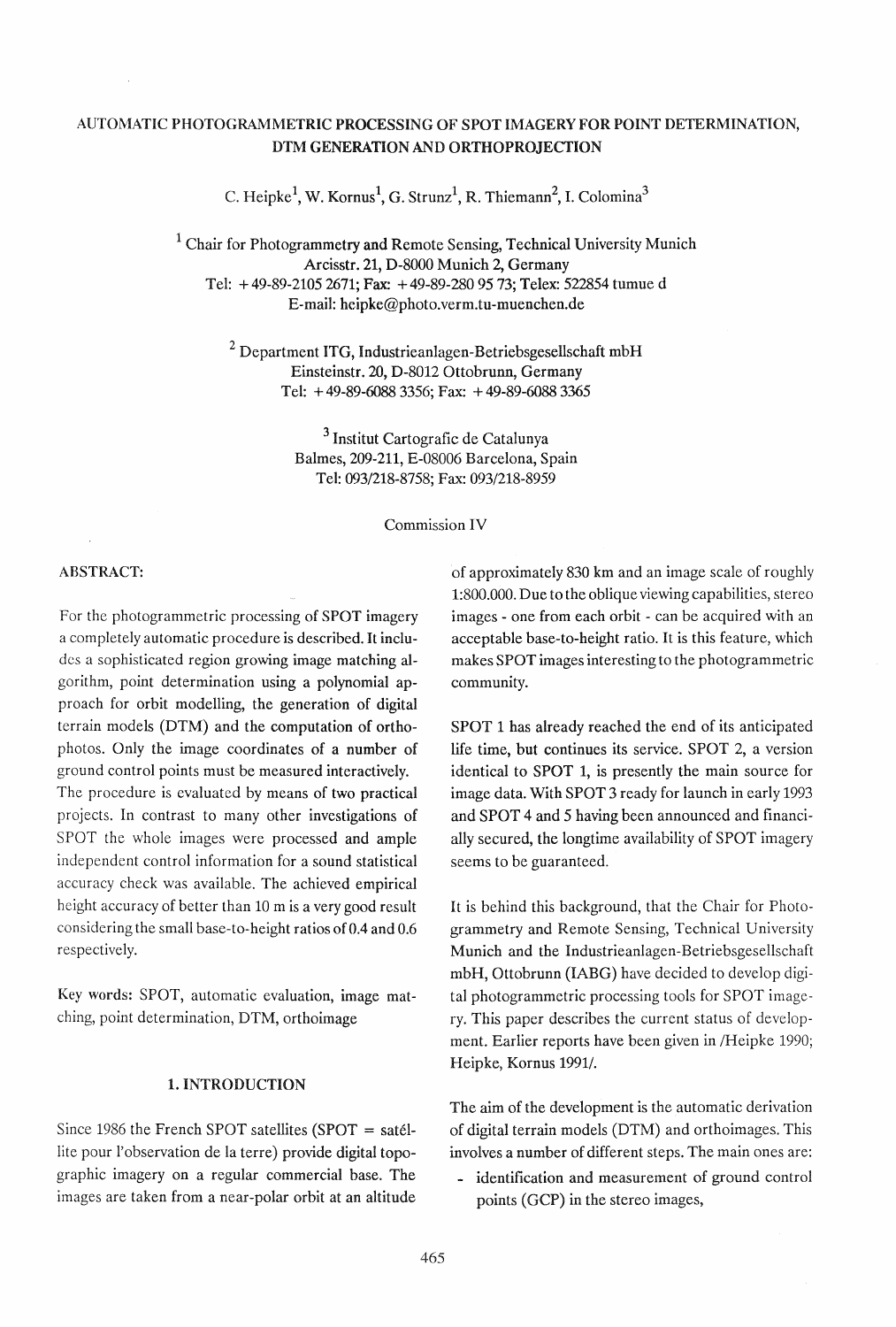- determination of conjugate points in the images (image matching),
- calculation of the elements of exterior orientation (generalized bundle adjustment),
- forward intersection of the conjugate points,
- generation of a DTM (and follow-up products),
- computation of an orthoimage.

The data flow for the processing of SPOT imagery is depicted in figure 1. At present, human interaction is only necessary for the identification and measurement of the GCP.



Fig. 1: Photogrammetric processing of SPOT images, data flow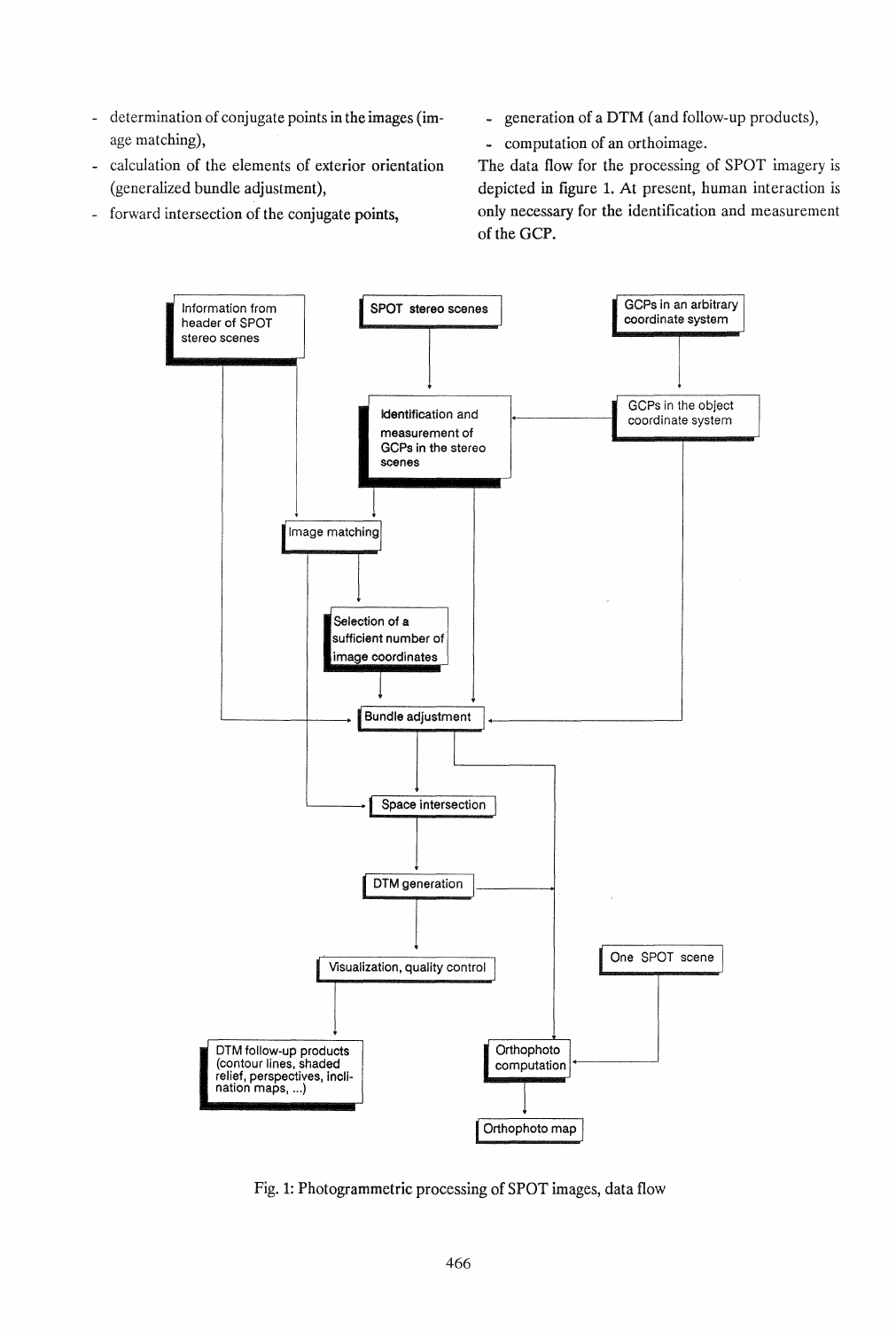The most difficult tasks are image matching and the generalized bundle adjustment using a proper model for the satellite's movement during the data acquisition. Therefore, these are dealt with in more detail in the next two chapters. Two projects are described in order to demonstrate the capabilities of the method. In contrast to many other investigations of SPOT the whole images were processed and ample independent control information for a sound statistical accuracy check was available.

### 2. IMAGE MATCHING

Least squares image matching /Förstner 1982/ is known to yield the most accurate results. This method has also been applied to SPOT imagery *lOtto,* Chau 1989/. Their region growing algorithm has been selected for this project, but has been refined with respect to robustness of the results.

In the following a short explanation of the used algorithm is given. One pair of conjugate points is assumed to be approximately known. It is called the starting point. By matching the template and search matrices surrounding the starting point, the exact coordinates of the conjugate points and the corresponding geometric and radiometric transformation parameters are computed. Also the correlation coefficient  $\rho$  between the two matrices, the semi-major axis of the error ellipse of the points, and the differences to the initial values are determined.

Next, the template and search matrix are shifted by a constant amount to the left (this amount is called STEP in the following). The matching is then repeated in the new position using the results from the starting point as initial values. The same is done for the positions to the right, on top, and under the starting point. The results for all four neighbours of the starting point (coordinates of conjugate points, geometric and radiometric transformation parameters, correlation coefficient) are entered in a list in the order of decreasing value of  $\rho$ .

The first point of the list is chosen as new starting point. All its remaining neighbours in the distance of STEP are attempted to be matched in the same way, and the results are entered in the list if certain criteria are fulfilled (see below). After matching the neighbours, the new starting point is deleted from the list, and the next point is

processed. The algorithm stops, if the list is empty. In this case either all points of the scene have been matched, or no point in the neighbourhood fulfils the mentioned criteria.

The selection of these criteria and the corresponding thresholds is essential for the robustness of the algorithm. In this investigation the following conditions were set up for entering a pair of conjugate points into the list:

- the correlation coefficient must be larger than a threshold  $\rho_{\min}$ ,
- .. the semi-major axis of the error ellipse must be smaller than a threshold,
- the difference to the initial values must be smaller than a threshold (this means that the height difference between neighbouring points in object space must lie below a certain threshold),
- the number of adjustment iterations must be smaller than a threshold.

If more than one GCP is available, all of them (including their neighbours) are matched independently. The resulting lists are then merged to form a single one. Matching is continued using the combined list.

### 3. GENERALIZED BUNDLE ADJUSTMENT

In the generalized bundle adjustment the ground coordinates of the object points and the exterior orientation parameters are simultaneously determined from image coordinates of the object points, ground control information and optionally a variety of non-photogrammetric data (e.g. GPS or INS measurements of camera positions or attitude). Due to the dynamic acquisition mode of a line scanner like SPOT each image line basically has its own set of six exterior orientation parameters. In practice the determination of the exterior orientation parameters for each line is not possible. For piecewise smooth flight paths, their temporal variation can be expressed in terms of a mathematical function (e.g. polynomial, circular or elliptical arc). The number of unknowns then reduces to the number of coefficients of this function.

A variety of different parameter models for the reconstruction of the exterior orientation has been applied in the past *le.g.* Wu *1986/.* The functional model used here is based on extended collinearity equations /Hofmann et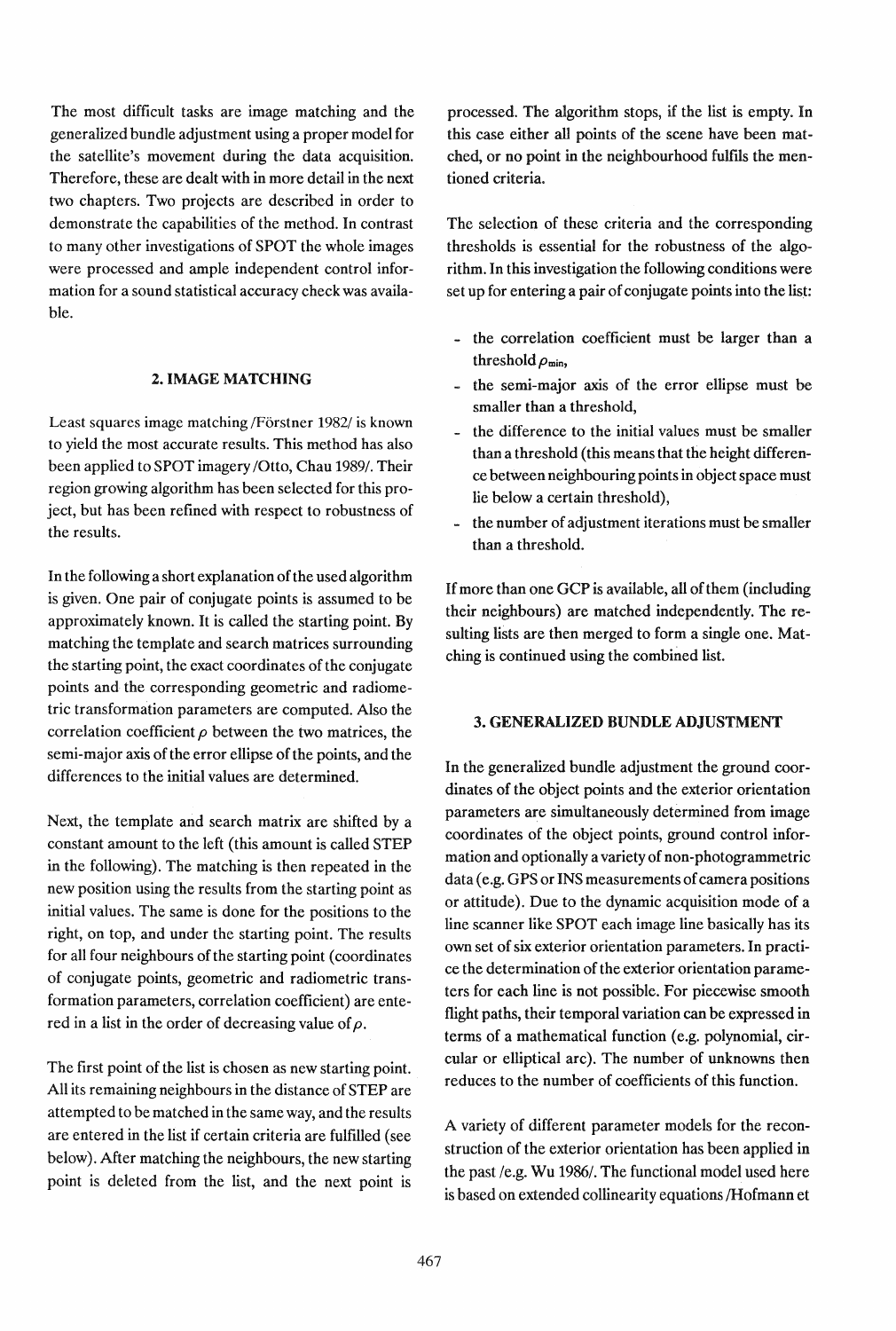al. 1982; Muller 1991/. The exterior orientation parameters are determined only for so-called orientation images, which are introduced at certain time intervals. In between, the parameters of an arbitrary image line are computed from the values of the neighbouring orientation images, using a Lagrange polynomial (LP) . One advantage of the LP approach is that the coefficients are the ( unknown) exterior orientation parameters of the orientation images themselves /Ebner et al. 1992/.

In both practical examples four orientation images at a distance of about 2000 image lines were introduced for each orbit. The temporal variation was modeled by a 3rd order LP. XYZ object coordinates for the projection centres of these orientation images were derived from the SPOT header information. It was assumed that these coordinates have. high relative and moderate absolute accuracy, i.e. that the shape of the orbit is well represented in these data, but not its absolute position in space. In order to model these accuracy properties, observation equations for the coordinates of the projection centres were formulated including additional offset parameters. The relative accuracy is expressed by the standard deviations assigned to the observation equations; the absolute accuracy is represented by the standard deviations of the offset parameters.

In the adjustment the ground coordinates of the object points, the exterior orientation parameters of the orientation images, and the offset parameters were considered as unknowns. They were estimated from the image coordinates, position observations derived from the SPOT header data, and coordinates of the GCP. Attitude observations of the exterior orientation parameters were not considered in the adjustment.



# 4. PRACTICAL PROJECTS

In this chapter, the results of two projects termed "Heidelberg" and "Priorat" respectively are reported in order to demonstrate the capability of the described approach.

## 4.1. Heidelberg

4.1.1. Project description. The images depict an area near Heidelberg, Germany (see figure 2). They were recorded on November 8 and 17, 1988 respectively. The base-to-height ratio amounts to 0.4. In the image from November 17 a few clouds in the north west and south west are visible, the other image is entirely free of clouds. The Rhine valley can be seen in the west of the scene, the upper north shows the Odenwald, a mountainous region with heights of up to 600 m.

834 GCP derived from high altitude aerotriangulation and well distributed over the images were given. These GCP have an accuracy of about 3 m in planimetry and 5 m in height. Since for the measurement of image coordinates no adequate digital device was available, these were measured stereoscopically on an analytical plotter using film hardcopies provided by SPOT IMAGE. The large number of GCP provides an excellent means for independent control.

For image matching ten points out of the available GCP were selected as starting points. The size of the template matrix was set to  $19 * 19$  pixels. From experience the following thresholds were introduced:

- 0.6 for the minimum correlation coefficient  $\rho_{\min}$ .
- 0.1 pixel for the maximum semi-major axis of the error ellipse,



Fig. 2: The images for the project "Heidelberg"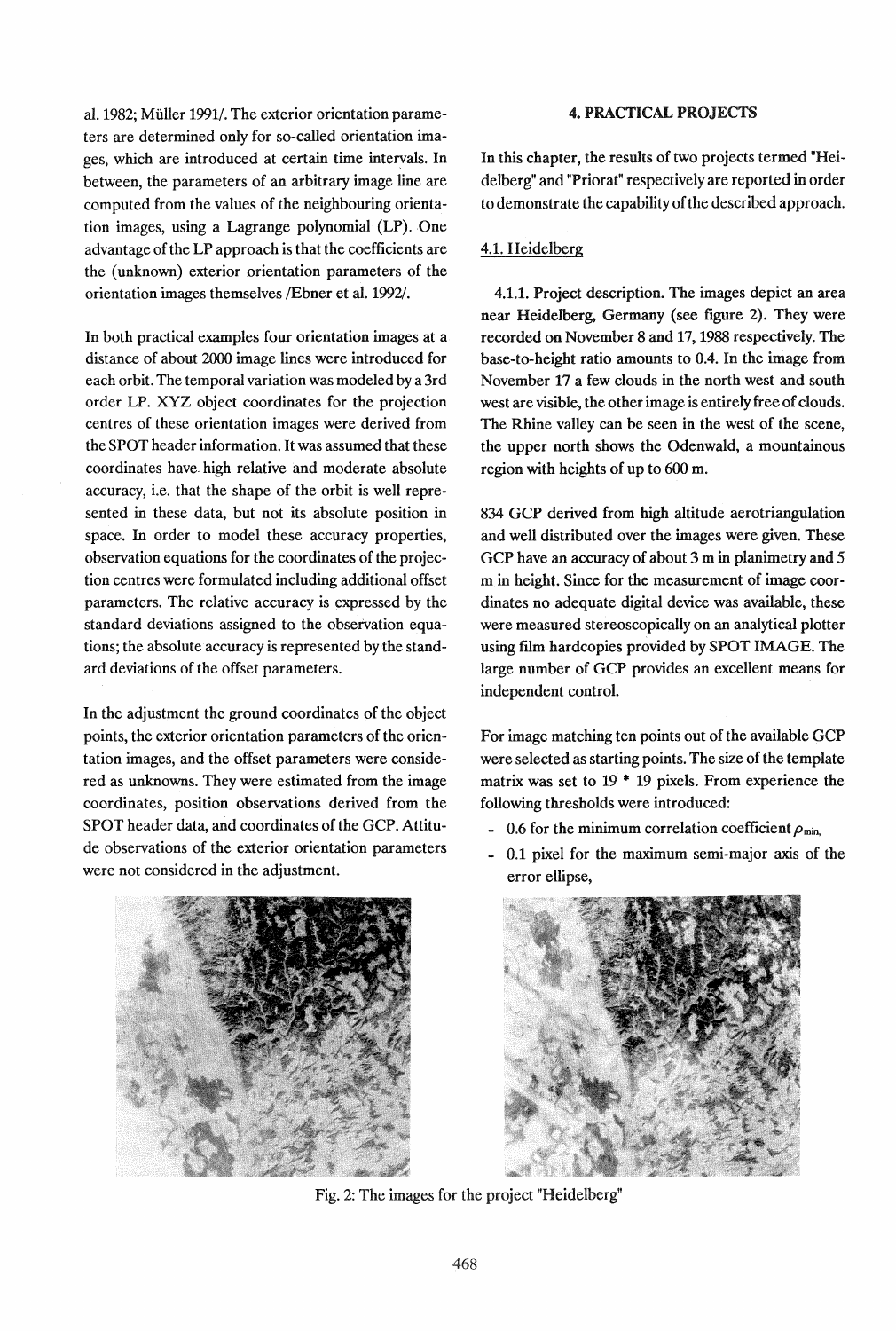- 2.5 pixels for the maximum difference to the initial values (corresponding to a maximum height difference between adjacent points of about 30 m),
- a maximum of 10 adjustment iterations.

For STEP different values were investigated. Since the computing time increases roughly by  $STEP<sup>2</sup>$ ,  $STEP$ should be chosen as large as possible. On the other hand it was found that neighbouring template matrices must overlap in order to achieve acceptable results. This means that STEP must be smaller than the size of the template matrix. Best results were obtained for values between 10 and 15. For  $STEP = 10$  the algorithm provided more than 230.000 conjugate points. From the criteria mentioned above  $\rho_{\min} = 0.6$  proved to be the most important one. More than 70 % of those points, which were found to be incorrect, had a correlation coefficient below 0.6. The coverage of the images was fairly equal.

For the bundle adjustment the following information was introduced:

- interactively measured image coordinates of the 834 check points. The observations were treated as uncorrelated with an equal standard deviation of  $\sigma_o = 5 \mu \text{m}$ .
- automatically derived image coordinates of about 6600 equally distributed conjugate points such that correlation coefficient of each point is a local maximum with the same  $\sigma_{o}$ ,
- a varying number of equally distributed GCP with a standard deviation of  $\sigma_{X,\text{GCP}} = \sigma_{Y,\text{GCP}} = 3 \text{ m}$  and  $\sigma_{ZGCP} = 5$  m.
- the XYZ object coordinates for the projection centres of the 2 \* 4 orientation images with a relative accuracy of 1 m and with an absolute accuracy of 1000 m.

4.1.2. Results. The results can be seen in table 1. Besides the introduced number of GCP the root mean square errors of all three object coordinates derived from the check points are given. The following conclusions can be drawn:

- according to the accuracy requirements five to six GCP are sufficient in order to obtain accurate results,
- the accuracy in Z lies between 5 and 7 m,

| Number of<br>GCP | RMS errors of object coordinates |                   |                  |
|------------------|----------------------------------|-------------------|------------------|
|                  | Y                                |                   | 7.               |
|                  | $13.1 \text{ m}$                 | 21.5 m            | $7.0 \text{ m}$  |
|                  | 13.6 <sub>m</sub>                | 17.4 m            | 5.5 <sub>m</sub> |
| 10               | 12.9 <sub>m</sub>                | $16.2 \text{ m}$  | 6.2 m            |
| 15               | 12.8 <sub>m</sub>                | 15.5 <sub>m</sub> | 4.3 m            |

Table 1: Results of point determination

- the planimetric accuracy is worse by a factor of 2 to 3. This phenomena has also been observed by other authors IDowman 1992/. A possible explanation for this result is the following: most of the check points are road crossing centres, and thus lie in relatively flat areas. If a point at the border of the road rather than in the middle is measured by accident, the resulting height is still correct, but the derived XY coordinates are not. These identification errors can not be detected in the adjustment.
- the accuracy in  $X$  is better than in Y. This is a consequence of the use of line imagery: the parallel projection in flight direction (similar to the Yaxis) is less stable than the central perspective in the direction perpendicular to the flight path.

With the determined elements of exterior orientation from six GCP a forward intersection was performed for each pair of conjugate points obtained from image matching. Subsequently a DTM was generated using the HIFI programme package /Ebner et el. 1988/. In order to determine the DTM quality, and thus to check the matching results, heights for the 834 check points were interpolated from the derived DTM and compared to the known values. An empirical standard deviation of 10.8 m was obtained. This value represents an independent check of the whole procedure (matching, point determination, DTM generation) over the entire image. It must be regarded as a very good result considering the small base-to-height ratio of 0.4.

The generation of an orthophoto is a standard task given the results computed so far. In this project each orthophoto pixel was projected into one of the images (the cloudfree image from November 8) using the pixel-bypixel method /Mayr, Heipke 1988/. Since the necessary orientation elements are given for each image line and thus for each point in image space after the bundle adjustment, but not explicitly for an arbitrary point in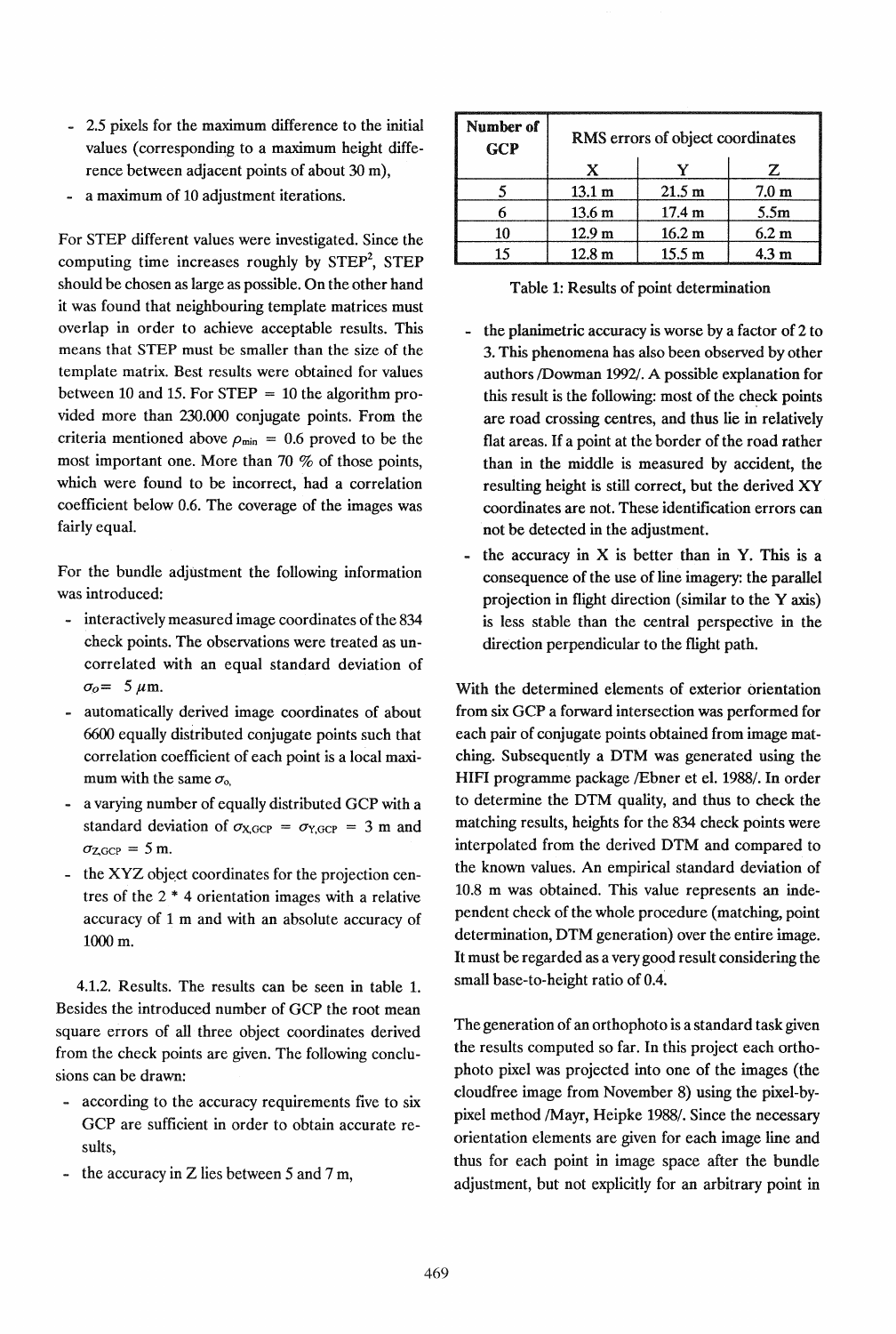object space, the transformation was carried out iteratively.

### 4.2. Priorat

4.2.1. Project description. The second set of test data was provided by the Institut Cartografic de Catalunya, where SPOT panchromatic scenes are being used since 1988 for the production of orthophoto maps at 1 : 50 000 scale. For that purpose a stereopair around Priorat, South Catalonia was available. The images were recorded on September 3 and 9, 1988 with 13.5 and 17.3 degrees sensor inclination respectively and a base-toheight ratio of 0.6. The image coordinates of nine conjugate points were measured interactively in both digital images. Additionally about 30 GCP are given, which were identified and measured in the images; however, the measurements were performed in either the left or the right image, i.e. no conjugate GCP are available.

Image matching was performed in the same way as described for the project "Heidelberg". Using the nine conjugate points as starting points and a value of 10 for STEP more than 250.000 conjugate points were obtained.

For the bundle adjustment about 1300 equally distributed points were selected such that the correlation coefficient of each point is a local maximum. These points were processed together with seven GCP in each of the two images and the XYZ coordinates of the projection centres. The following standard deviations were assumed:

- $-5 \mu m$  for the image coordinates of the points,
- .. 1 m for the XYZ coordinates of the GCP,
- 1 m and 1000 m for the coordinates of the projection centres (for the relative and absolute accuracy respectively).

4.2.2. Results. In this project no independent check points were available. However, the derived heights of the 1300 points were checked against the countrywide DTM data base of Catalonia, which is available for the complete territory with an accuracy of approximately 1 - 2 m. The RMS error of the empirical standard deviations of the object points results in  $\mu$ <sub>z</sub> = 8.8 m.

### *s.* CONCLUSIONS

It has been demonstrated that automatic photogrammetric processing of SPOT imagery for point determination and DTM generation using very few control points is feasible. Independent checks revealed an accuracy of about 15 m in planimetry and 7 m in height.

An important issue, which has not been discussed in this paper, is the low reliability of point determination using SPOT imagery. Due to the local redundancy of 1 for each object point (4 observations, 3 unknowns), the ability to detect observation errors in the adjustment is restricted. A significant improvement in terms of reliability can be achieved, if e.g. 3-line scanner systems are used.

In future an interactive procedure for quality control on all levels of processing will be incorporated into the system. In this way also image areas showing low texture can be reliably matched. For a comfortable measurement of the image coordinates of the GCP and for further processing (e.g. visualization of the results, generation of follow-up products) the software should be integrated into a digital photogrammetric workstation.

## 6. ACKNOWLEDGEMENT

The reported results of the "Heidelberg" project have been obtained within an IABG study 15128, contract no. E/F41F/I0365. The help of Zhang Shu Ping, Werner Mayr, Albert Wiedemann and Tobias Kunst is greatfully acknowledged.

#### 7. REFERENCES

- Dowman I., 1992: OEEPE Test of triangulation of SPOT data, OEEPE publication (in print).
- Ebner H.; Kornus W.; Ohlhof T., 1992: A simulation study on point determination for the MOMS-02/D2 space project using an extended functional model, IntArchPhRS (29) 1.
- Ebner H., Reinhardt W., HoBIer R., 1988: Generation, management, and utilization of high fidelity digital terrain models, IntArchPhRS (27) Bll, III-556-566.
- Forstner W., 1982: On the geometric precision of digital correlation, IntArchPhRS (24) 3, 176-189.
- Heipke C., 1990: Digitale Satellitenbildauswertung, Studie der Industrieanlagen-Betriebsgesellschaft,